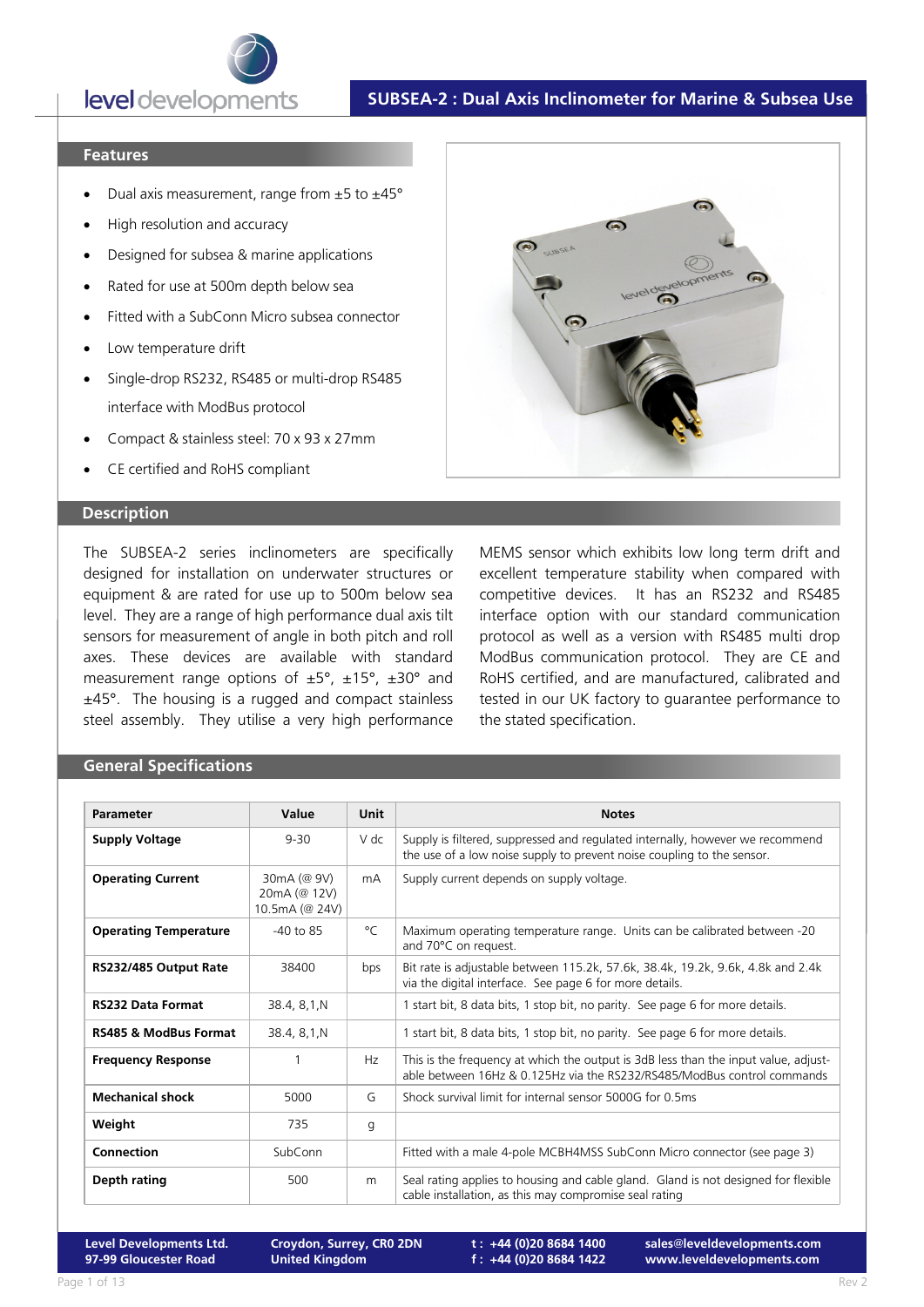

# **Performance Specifications**

| Parameter                                                    | SUBSEA-05          | <b>SUBSEA-15</b>   | SUBSEA-30          | SUBSEA-45          | Unit                                  |
|--------------------------------------------------------------|--------------------|--------------------|--------------------|--------------------|---------------------------------------|
| <b>Measuring range</b>                                       | ±5                 | ±15                | ±30                | ±45                | $\circ$                               |
| <b>Zero Bias Error</b>                                       | ±0.005             | ±0.010             | ±0.015             | ±0.020             | $\circ$                               |
| Accuracy (@20°C)                                             | ±0.010             | ±0.020             | ±0.030             | $\pm 0.040$        | $\circ$                               |
| <b>Temperature Errors</b><br>Zero Drift<br>Sensitivity Drift | ±0.0015<br>±0.0030 | ±0.0015<br>±0.0030 | ±0.0015<br>±0.0030 | ±0.0015<br>±0.0030 | $^{\circ}$ / $^{\circ}$ C<br>$\%$ /°C |
| Accuracy 0 to 20°C                                           | ±0.045             | ±0.055             | ±0.080             | ±0.100             | $\circ$                               |
| Accuracy -10 to 60°C                                         | ±0.070             | $\pm 0.090$        | ±0.120             | ±0.150             | $\circ$                               |
| <b>Long Term Stability</b>                                   | ±0.007             | ±0.007             | ±0.007             | ±0.007             | $\circ$                               |
| <b>Resolution (@1Hz BW)</b>                                  | 0.001              | 0.001              | 0.001              | 0.001              | $\circ$                               |

| <b>Parameter</b>                        | <b>Notes</b>                                                                                                                                                                                                                                                                                                                                                                                                                                                                                                                            |
|-----------------------------------------|-----------------------------------------------------------------------------------------------------------------------------------------------------------------------------------------------------------------------------------------------------------------------------------------------------------------------------------------------------------------------------------------------------------------------------------------------------------------------------------------------------------------------------------------|
| <b>Measuring range</b>                  | Defines the calibrated measurement range. Direction of measurement can be re-<br>versed and zero position can be reset anywhere in range. Settings are stored in non<br>volatile memory so are remembered after power down.                                                                                                                                                                                                                                                                                                             |
| <b>Zero Bias Error</b>                  | This is the maximum angle from the device when it is placed on a perfectly level sur-<br>face. The zero bias error can be removed from measurement errors either by me-<br>chanical adjustment, or as a fixed offset value after installation, or by using the<br>'setzcur' command to zero the device (see page 8)                                                                                                                                                                                                                     |
| Accuracy (@20°C)                        | This is the <b>maximum</b> error between the measured and displayed value at any point in<br>the measurement range when the device is at room temperature (20°C). This value<br>includes cross axis errors.                                                                                                                                                                                                                                                                                                                             |
| <b>Temperature Errors</b><br>Zero Drift | If the device is mounted to a level surface in the zero position, this value is the maxi-<br>mum drift of the output angle per °C change in temperature.                                                                                                                                                                                                                                                                                                                                                                                |
| Sensitivity Drift                       | When the temperature changes there is a change in sensitivity of the sensor's output.<br>The error this causes in the measurement is calculated from the formula:<br>$\text{Esd} = \text{SD} \times \Delta T \times \alpha$<br>Where:<br>Esd is the change in output (in degrees) due to sensitivity temperature change<br>SD is the sensitivity drift specification from the above table (0.003%)<br>$\Delta T$ is the change is temperature in $\degree C$<br>q is the current angle of the inclinometer axis in question in degrees. |
| Accuracy 0 to 20°C                      | This is the <b>maximum</b> error between the measured and displayed value at any point in<br>the measurement range when the device is at room temperature (20°C). This value<br>includes cross axis errors.                                                                                                                                                                                                                                                                                                                             |
| Accuracy -10 to 60°C                    | This is the <b>maximum</b> error between the measured and displayed value at any point in<br>the measurement range when the device is at room temperature (20°C). This value<br>includes cross axis errors.                                                                                                                                                                                                                                                                                                                             |
| <b>Long Term Stability</b>              | Stability depends on environment (temperature, shock, vibration and power supply).<br>This figure is based on being powered continuously in an ideal environment.                                                                                                                                                                                                                                                                                                                                                                       |
| Resolution (@1Hz bandwidth)             | Resolution is the smallest measurable change in output.                                                                                                                                                                                                                                                                                                                                                                                                                                                                                 |

**Level Developments Ltd. 97-99 Gloucester Road**

**t : +44 (0)20 8684 1400 f : +44 (0)20 8684 1422**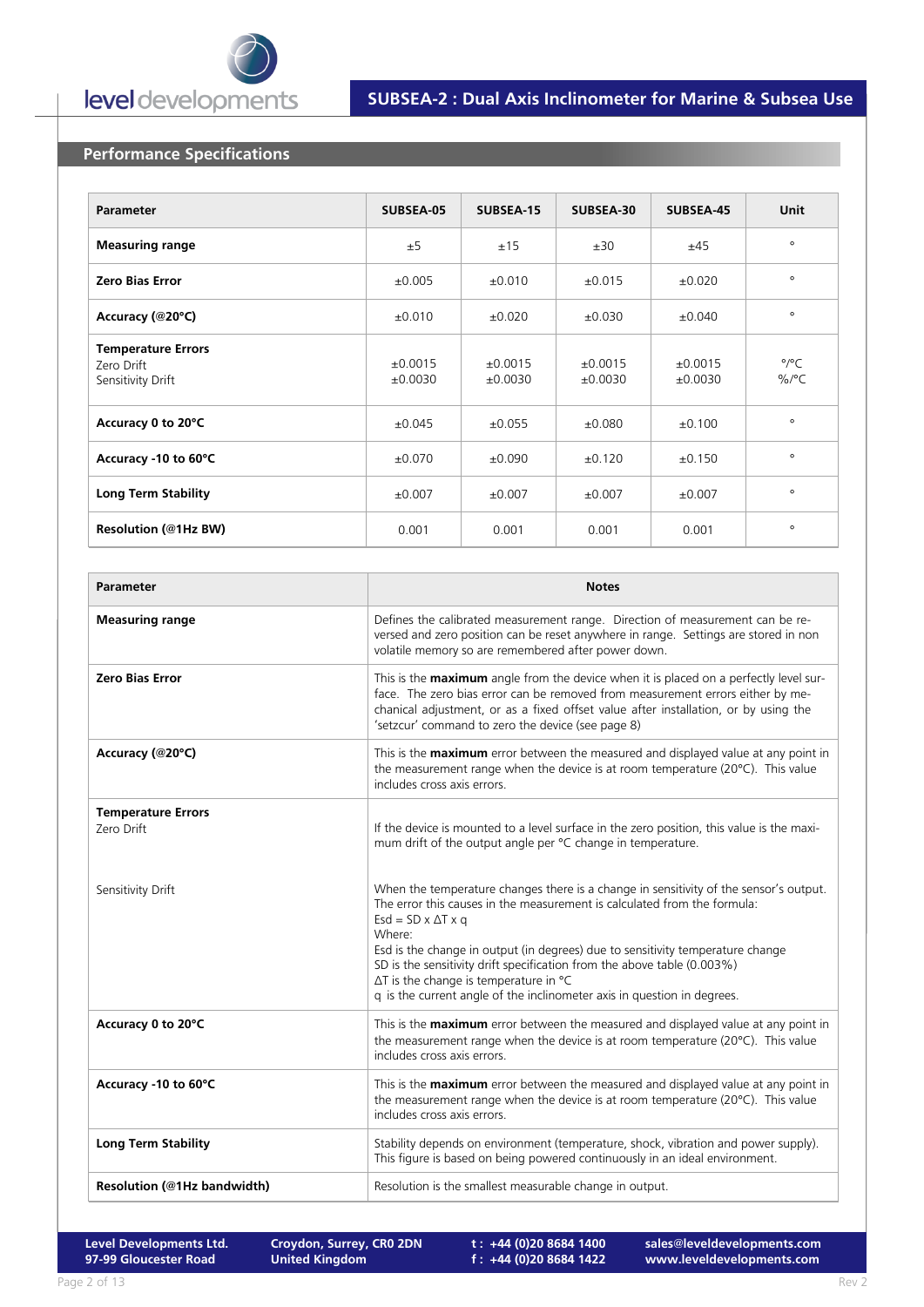

**SUBSEA-2 : Dual Axis Inclinometer for Marine & Subsea Use**

# **Housing Drawing**



### **Connection Details**

The fitted connection is a male 4-pole SubConn Micro series bulkhead connector, part number MCBH4MSS. The pin functions for both RS232 and RS485 variants are shown in the table below:

| Pin No. | <b>RS232 Pin</b><br><b>Function</b> | <b>RS485 Pin</b><br><b>Function</b> |
|---------|-------------------------------------|-------------------------------------|
|         | +ve Supply                          | +ve Supply                          |
| 2       | Ground                              | Ground                              |
| ₹       | RS232 Txd                           | RS485 -                             |
|         | <b>RS232 Rxd</b>                    | $RS485 +$                           |



View from front end

**Level Developments Ltd. 97-99 Gloucester Road**

**Croydon, Surrey, CR0 2DN United Kingdom**

**t : +44 (0)20 8684 1400 f : +44 (0)20 8684 1422**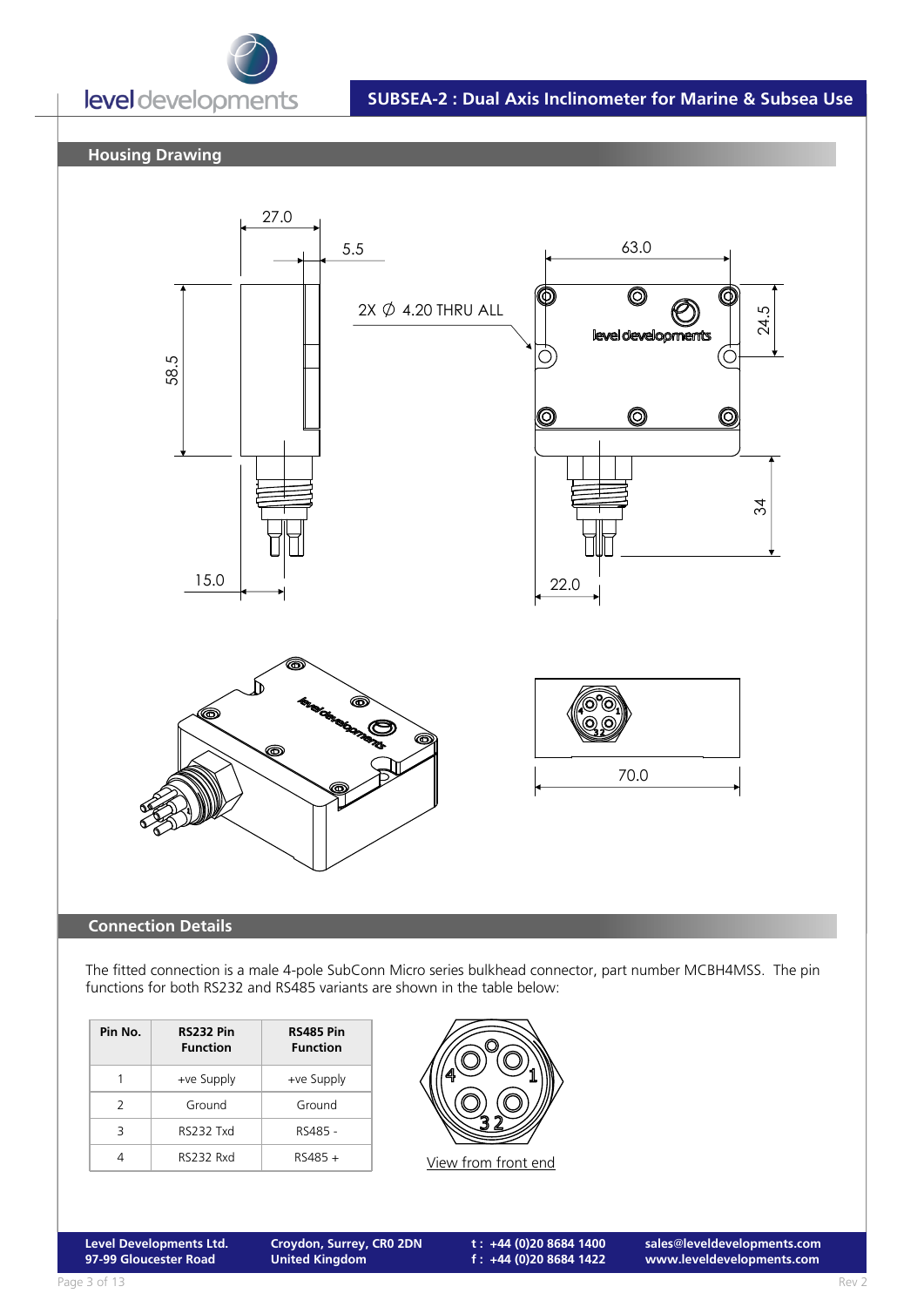

# **Axis Direction and Mounting Orientation**

## Mounted on a Horizontal Surface



Mounted on a Vertical Surface



accuracy can't be guaranteed because calibration is performed horizontally.

**Level Developments Ltd. 97-99 Gloucester Road**

**Croydon, Surrey, CR0 2DN United Kingdom**

**t : +44 (0)20 8684 1400 f : +44 (0)20 8684 1422**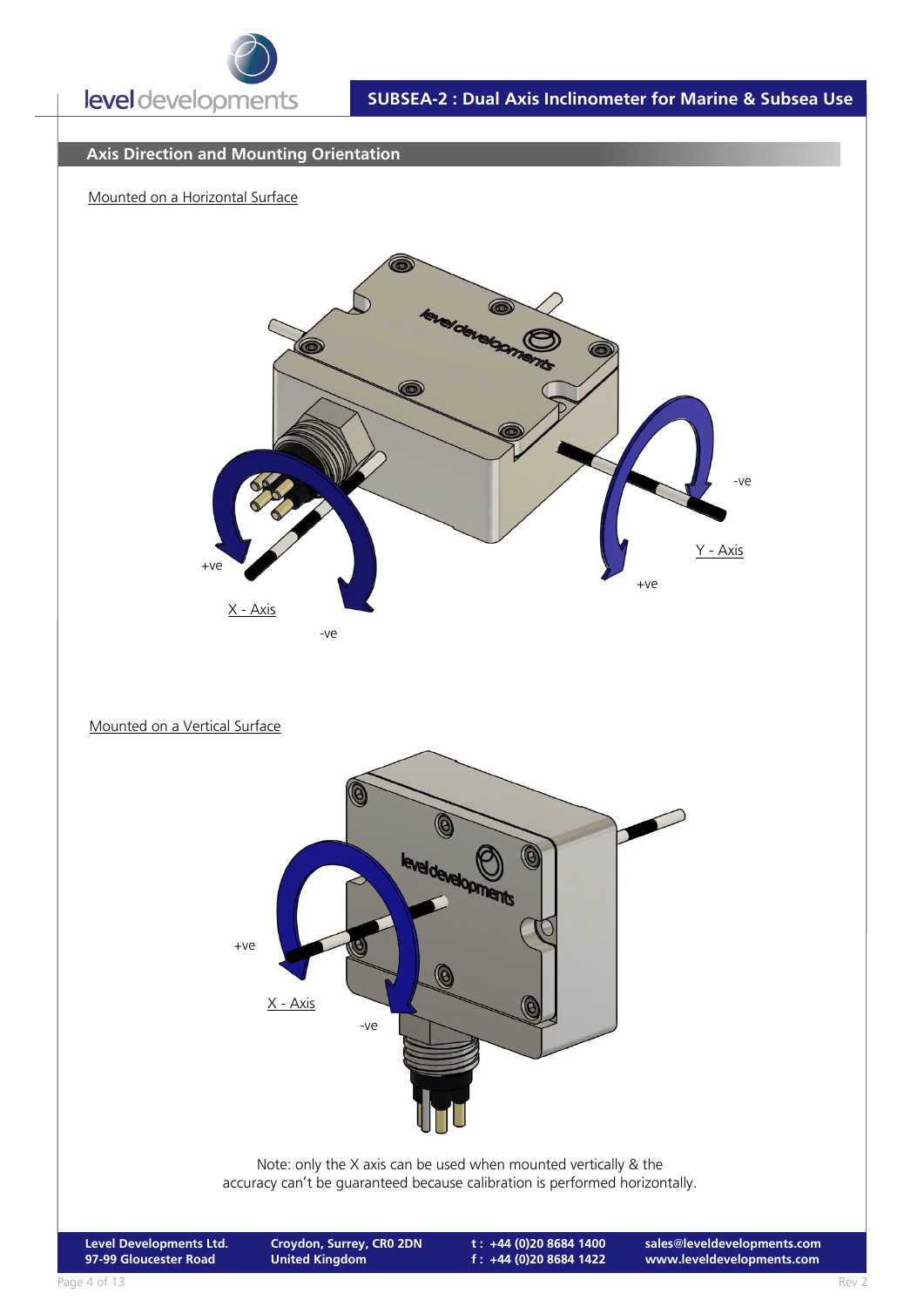



**t : +44 (0)20 8684 1400 f : +44 (0)20 8684 1422**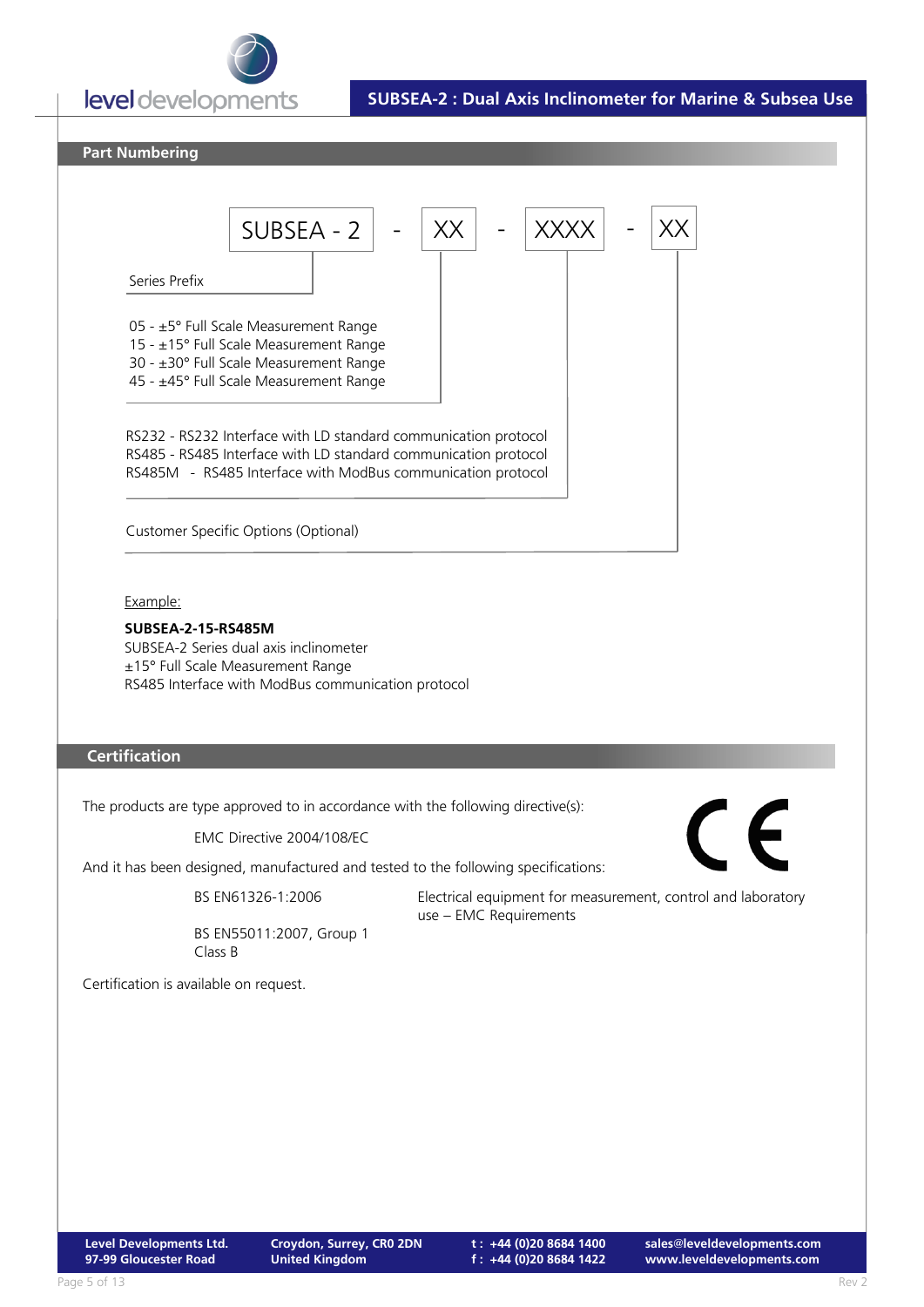

# **Level Developments Simplified Control Command Set**

Data is transmitted and received over RS232 in full duplex mode and for RS485 versions in half duplex mode. The default configuration is with the baud rate set to 38.4kbps, with 8 data bits, 1 stop bit and no parity. All commands are lower case and 7 bytes long. The time between each character of the command must be less than 100ms otherwise the device will discard the command. The settings are all stored in non volatile memory.

| <b>Command</b>                                                                       | <b>Description</b>                                                                                                                                                                                                                                                                                                                                                                                                                             | Response<br>Length  | <b>Response</b>                                               |
|--------------------------------------------------------------------------------------|------------------------------------------------------------------------------------------------------------------------------------------------------------------------------------------------------------------------------------------------------------------------------------------------------------------------------------------------------------------------------------------------------------------------------------------------|---------------------|---------------------------------------------------------------|
| $qet--x$                                                                             | Returns the X axis angle as either:<br>- An INT32 value equal to the angle x 1000<br>- A fixed length ASCII string terminated with a carriage return<br>depending on the setting of commands 'setoasc' or 'setoint'<br>Shipping default is INT32.                                                                                                                                                                                              | 4 bytes<br>9 bytes  | 0x XX XX XX XX<br>+025.430 <cr></cr>                          |
| $qet--y$                                                                             | Returns the Y axis angle as either:<br>- An INT32 value equal to the angle x 1000<br>- A fixed length ASCII string terminated with a carriage return<br>depending on the setting of commands 'setoasc' or 'setoint'<br>Shipping default is INT32.                                                                                                                                                                                              | 4 bytes<br>9 bytes  | 0x YY YY YY YY<br>+025.430 <cr></cr>                          |
| get-x&y                                                                              | Returns the X and Y axis angle (X is transmitted first) as either:<br>- A pair of INT32 value equal to the angle x 1000<br>- A fixed length comma separated ASCII string terminated with <cr><br/>depending on the setting of commands 'setoasc' or 'setoint'<br/>Shipping default is INT32.</cr>                                                                                                                                              | 8 bytes<br>18 bytes | 0x XX XX XX XX<br>YY YY YY YY<br>±xxx.xxx, ±yyy.yyy <cr></cr> |
| gettemp                                                                              | Returns the temperature of the sensor as either:<br>- An INT16 value equal to the temperature x 100<br>- A fixed length ASCII string terminated with a carriage return<br>depending on the setting of commands 'setoasc' or 'setoint'<br>Shipping default is INT32.                                                                                                                                                                            | 2 bytes<br>6 bytes  | 0x XX XX<br>±tt.t <cr></cr>                                   |
| str9999                                                                              | Set continuous output transmission rate in milliseconds (25-9999ms)<br>- 100ms (0.1s) between transmissions<br>$-str0100$                                                                                                                                                                                                                                                                                                                      | 2 bytes             | ΟК                                                            |
| setcasc                                                                              | Sets the output to transmit the X and Y angle continuously in ASCII for-<br>mat at the rate defined by strXXXX.                                                                                                                                                                                                                                                                                                                                | 18 bytes            | ±xxx.xxx, ±yyy.yyy <cr></cr>                                  |
| stpcasc                                                                              | Stops the continuous transmission of ASCII data                                                                                                                                                                                                                                                                                                                                                                                                | 2 bytes             | ΟK                                                            |
| get-flt                                                                              | Returns the value of the current filter time constant in ms as an INT16                                                                                                                                                                                                                                                                                                                                                                        | 2 bytes             | 0x XX XX                                                      |
| setdirl<br>setdir2<br>setdir3<br>setdir4                                             | Sets the X axis measurement direction to negative clockwise<br>Sets the X axis measurement direction to positive clockwise<br>Sets the Y axis measurement direction to negative clockwise<br>Sets the Y axis measurement direction to positive clockwise                                                                                                                                                                                       | 2 bytes             | ΟK                                                            |
| setzcur                                                                              | Tare function to set the current position to zero                                                                                                                                                                                                                                                                                                                                                                                              | 2 bytes             | ΟК                                                            |
| setzfac                                                                              | Cancels tare function and resets zero to factory setting                                                                                                                                                                                                                                                                                                                                                                                       | 2 bytes             | ΟK                                                            |
| setoasc                                                                              | Sets the output to ASCII format                                                                                                                                                                                                                                                                                                                                                                                                                | 2 bytes             | ΟК                                                            |
| setoint                                                                              | Sets the output to Integer format                                                                                                                                                                                                                                                                                                                                                                                                              | 2 bytes             | ΟK                                                            |
| setfltl<br>setflt2<br>setflt3<br>setflt4<br>setflt5<br>setflt6<br>setflt7<br>setflt8 | Sets the digital filter frequency response to 0.125Hz<br>Sets the digital filter frequency response to 0.25Hz<br>Sets the digital filter frequency response to 0.5Hz<br>Sets the digital filter frequency response to 1Hz<br>Sets the digital filter frequency response to 2Hz<br>Sets the digital filter frequency response to 4Hz<br>Sets the digital filter frequency response to 8Hz<br>Sets the digital filter frequency response to 16Hz | 2 bytes             | ΟK                                                            |
| set-br1<br>set-br2<br>set-br3<br>set-br4<br>set-br5<br>set-br6<br>set-br7            | Sets the BAUD rate to 2400bps<br>Sets the BAUD rate to 4800bps<br>Sets the BAUD rate to 9600bps<br>Sets the BAUD rate to 19200bps<br>Sets the BAUD rate to 38400bps<br>Sets the BAUD rate to 57600bps<br>Sets the BAUD rate to 115200bps                                                                                                                                                                                                       | 2 bytes             | ΟК                                                            |

**Croydon, Surrey, CR0 2DN United Kingdom**

**t : +44 (0)20 8684 1400 f : +44 (0)20 8684 1422**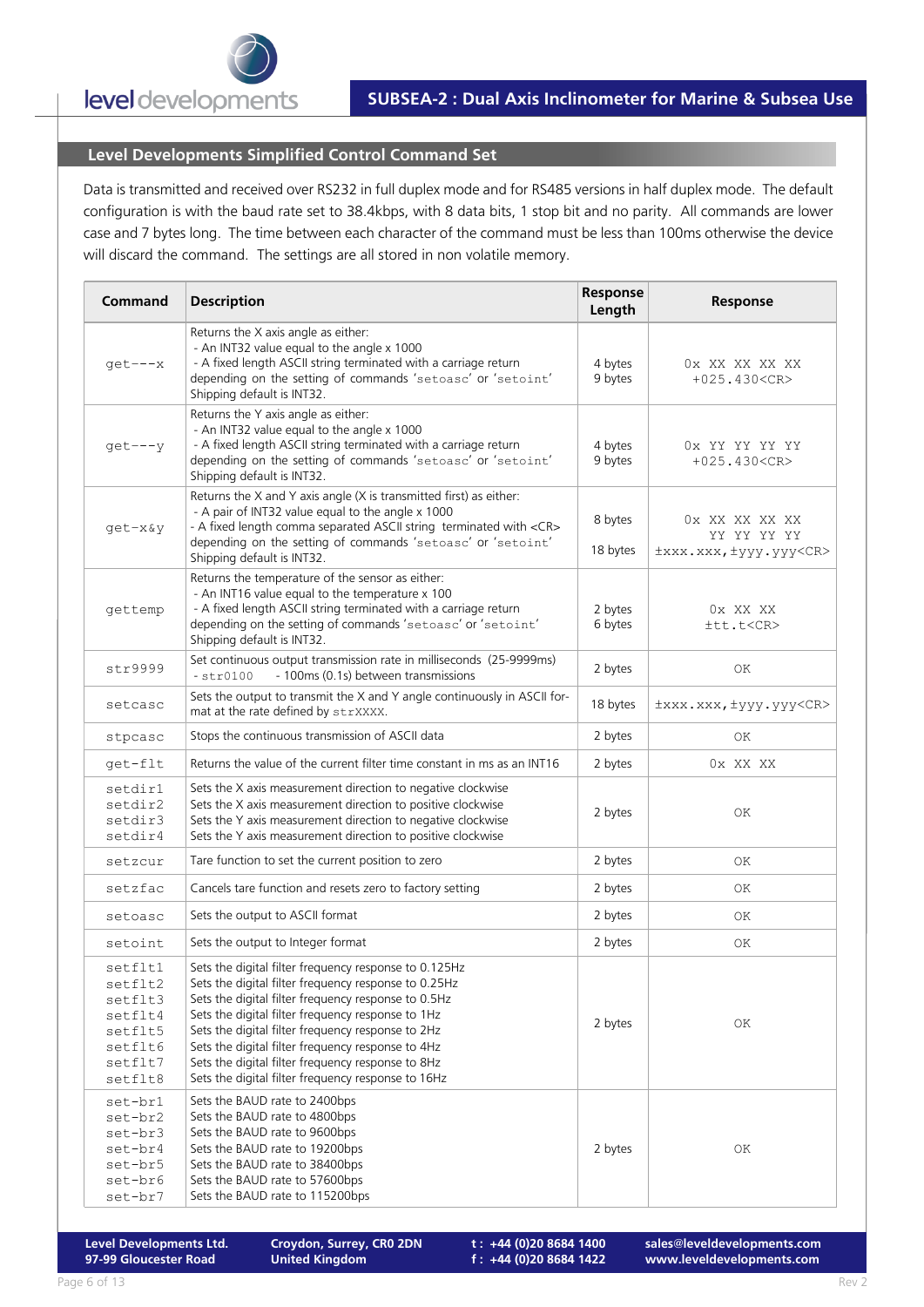

### **Software**

A free Windows based application for reading angle, logging and device configuration is available from our website. It requires Windows XP SP3, Windows 7 or Windows 8, and works with 32 and 64 bit systems. It also requires the .net framework V3.5 or higher, and will prompt you to download and install this from Microsoft if it is not already installed on your system. A COM port is also required, and can either be a built in COM port, or a USB to Serial COM port.

The basic features are shown below:

- Automatic or manual configuration of COM port parameters
- ü Compatible with single or dual axis sensors
- Adjustable number of decimal places on displays
- Logging of data at specified intervals into CSV file
- Setting device to absolute or relative measurement mode
- **•** Switching the data transfer protocol between Integer and ASCII
- Changing the frequency response of the sensor
- ü Changing the Baud rate of the sensor

| $\begin{array}{c c c c c} \hline \multicolumn{1}{c }{\textbf{1}} & \multicolumn{1}{c }{\textbf{2}} & \multicolumn{1}{c }{\textbf{3}} & \multicolumn{1}{c }{\textbf{4}} & \multicolumn{1}{c }{\textbf{5}} & \multicolumn{1}{c }{\textbf{6}} & \multicolumn{1}{c }{\textbf{7}} & \multicolumn{1}{c }{\textbf{8}} & \multicolumn{1}{c }{\textbf{9}} & \multicolumn{1}{c }{\textbf{1}} & \multicolumn{1}{c }{\textbf{1}} & \multicolumn{1}{c }{\textbf{1$<br>Level Developments Inclinometer v2.2 | $\begin{array}{ c c c c c }\hline \multicolumn{1}{ c }{\mathbf{1}} & \multicolumn{1}{ c }{\mathbf{2}} & \multicolumn{1}{ c }{\mathbf{3}}\hline \multicolumn{1}{ c }{\mathbf{4}} & \multicolumn{1}{ c }{\mathbf{5}} & \multicolumn{1}{ c }{\mathbf{6}} & \multicolumn{1}{ c }{\mathbf{7}} & \multicolumn{1}{ c }{\mathbf{8}} & \multicolumn{1}{ c }{\mathbf{9}} & \multicolumn{1}{ c }{\mathbf{1}} & \multicolumn{1}{ c }{\mathbf{1}} & \$<br>Level Developments Inclinometer v2.2 |
|-----------------------------------------------------------------------------------------------------------------------------------------------------------------------------------------------------------------------------------------------------------------------------------------------------------------------------------------------------------------------------------------------------------------------------------------------------------------------------------------------|-----------------------------------------------------------------------------------------------------------------------------------------------------------------------------------------------------------------------------------------------------------------------------------------------------------------------------------------------------------------------------------------------------------------------------------------------------------------------------------|
| COM7<br>Baud rate 38400<br><b>Disconnect</b><br>Port<br>$\psi$<br>$\rightarrow$                                                                                                                                                                                                                                                                                                                                                                                                               | $COM7 +$<br>Baud rate 38400 -<br>Disconnect<br>Port                                                                                                                                                                                                                                                                                                                                                                                                                               |
| Display & Logging   Inclinometer settings                                                                                                                                                                                                                                                                                                                                                                                                                                                     | Inclinometer settings<br>Display & Logging                                                                                                                                                                                                                                                                                                                                                                                                                                        |
| X.<br><b>Decimals</b><br>00010203                                                                                                                                                                                                                                                                                                                                                                                                                                                             | Mode<br>X<br>Absolute Relative<br>Set Zero                                                                                                                                                                                                                                                                                                                                                                                                                                        |
| Data Logging<br>Interval<br>Mins<br><b>Secs</b><br>Hours<br>00:00:00<br>Start<br>수<br>$\overline{0}$<br>$\Rightarrow$<br>1.0<br>$\Rightarrow$<br>$\overline{0}$                                                                                                                                                                                                                                                                                                                               | Data format<br>O Int @ Ascii<br>Filter frequency Hz                                                                                                                                                                                                                                                                                                                                                                                                                               |
| <b>Folder Name</b>                                                                                                                                                                                                                                                                                                                                                                                                                                                                            | $0.125$ 0 0.25 0 0.5 0 1 0 2 0 4 0 8 0 16 0 32                                                                                                                                                                                                                                                                                                                                                                                                                                    |
| Browse<br><b>My Documents</b><br><b>File Name</b><br>Test1.csv                                                                                                                                                                                                                                                                                                                                                                                                                                | Baud rate 38400<br>$\blacktriangledown$                                                                                                                                                                                                                                                                                                                                                                                                                                           |
| level developments<br>www.leveldevelopments.com                                                                                                                                                                                                                                                                                                                                                                                                                                               | level developments<br>www.leveldevelopments.com                                                                                                                                                                                                                                                                                                                                                                                                                                   |
| Connected, COM7, 38400, Dual Axis                                                                                                                                                                                                                                                                                                                                                                                                                                                             | Connected, COM7, 38400, Dual Axis                                                                                                                                                                                                                                                                                                                                                                                                                                                 |

We can also offer custom software development services, please contact us for further information.

**This software is provided 'as-is', without any express or implied warranty. In no event will the authors be held liable for any damages arising from the use of this software.**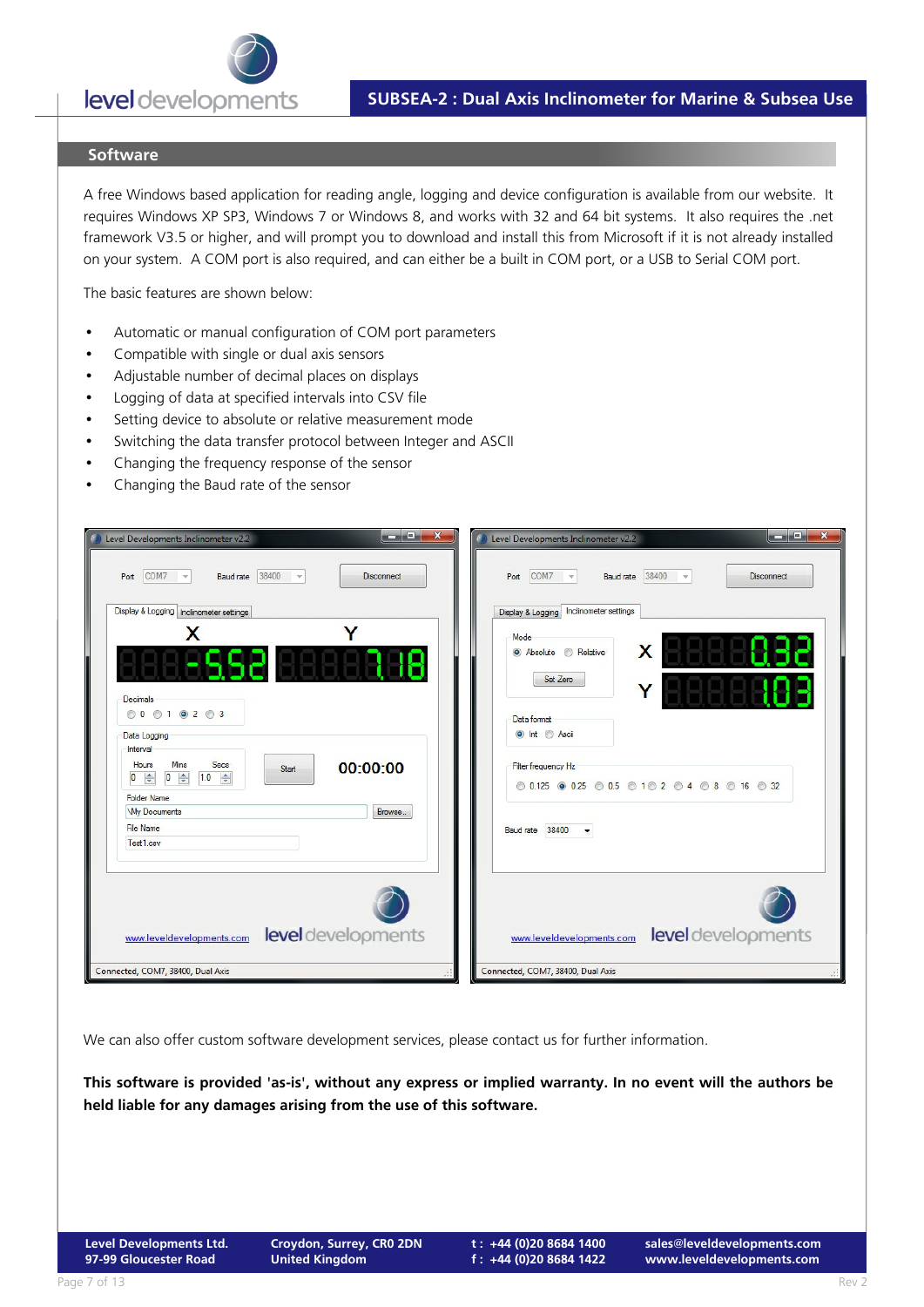

# **ModBus Control Command Set**

Data is transmitted and received over RS485 in half duplex mode using the ModBus RTU protocol. The following section provides some basic information about the serial communication between the host PC or PLC and the SUBSEA-2. The full ModBus specification can be obtained from http://www.modbus.org. ModBus is a command/response protocol over a serial bus.

The default ModBus serial parameters are: 38400 baud, 1 start bit, 8 data bits, no parity and 1 stop bit. The 8 data bits are sent LSB first. The baud rate can be changed to 115200, 57600, 38400, 19200, 9600, 4800 or 2400 by sending the appropriate command.

The byte order for all 16-bit values is Big Endian (most significant byte first).

Read and write access to the SUBSEA-2 is done using ModBus Function Code 3 (read holding registers) and ModBus Function Code 6 (write single register) commands. These two function codes provide the basic functionality needed by most users of the SUBSEA-2. A user defined ModBus function code 110 is provided for less commonly used, off-line functions such as setting serial port parameters and changing the device address.

ModBus device address must be in the range 1 to 247. All devices are shipped with a default address of 100 (decimal). Address 0 is the ModBus broadcast address. With this address all devices will perform the action of the function code. The maximum number of these devices that can be connected on a single network is 128.

All ModBus commands and responses have a 16-bit CRC for error detection. ModBus RTU data is in binary format rather than ASCII, so it cannot be viewed properly on a text terminal.

Below is a list of the register locations for reading and writing:

#### **ModBus Registers**

| <b>Parameter</b>             | <b>Address</b> | <b>ModBus</b><br><b>Register</b><br><b>Address</b> | <b>Description</b>                                                                                                                                                           | <b>Read/Write</b> |
|------------------------------|----------------|----------------------------------------------------|------------------------------------------------------------------------------------------------------------------------------------------------------------------------------|-------------------|
| X Axis Angle                 | 0x00           | 40,001                                             | Address 0x00 returns the upper 16 bits of the sensor X<br>axis angle. This combines with address 0x01 to form a 32                                                           |                   |
|                              | 0x01           | 40,002                                             | bit signed integer value equal to the measured angle x<br>1000.                                                                                                              | Read Only         |
| 0x02<br>Y Axis Angle<br>0x03 |                | 40,003                                             | Address 0x02 returns the upper 16 bits of the sensor Y<br>axis angle. This combines with address 0x03 to form a 32                                                           | Read Only         |
|                              |                | 40,004                                             | bit signed integer value equal to the measured angle x<br>1000.                                                                                                              |                   |
| Sensor<br>Temperature        | 0x06           | 40,007                                             | Returns a 16 bit signed integer value equal to the temper-<br>ature of the sensor in degrees Celsius x 100                                                                   | Read Only         |
| Sensor Filter Index          | 0x09           | 40,010                                             | Returns a 16 bit integer value between 1 and 7 which re-<br>lates to a table of filter responses from 0.125 to 16Hz                                                          | Read / Write      |
| <b>Tare Function</b>         | 0x14           | 40,021                                             | When set to '1' the device is zeroed at the current posi-<br>tion (relative mode). When set to '0' the device is re-<br>turned to absolute measurement mode (tare cancelled) | Read / Write      |

**Level Developments Ltd. 97-99 Gloucester Road**

**Croydon, Surrey, CR0 2DN United Kingdom**

**t : +44 (0)20 8684 1400 f : +44 (0)20 8684 1422**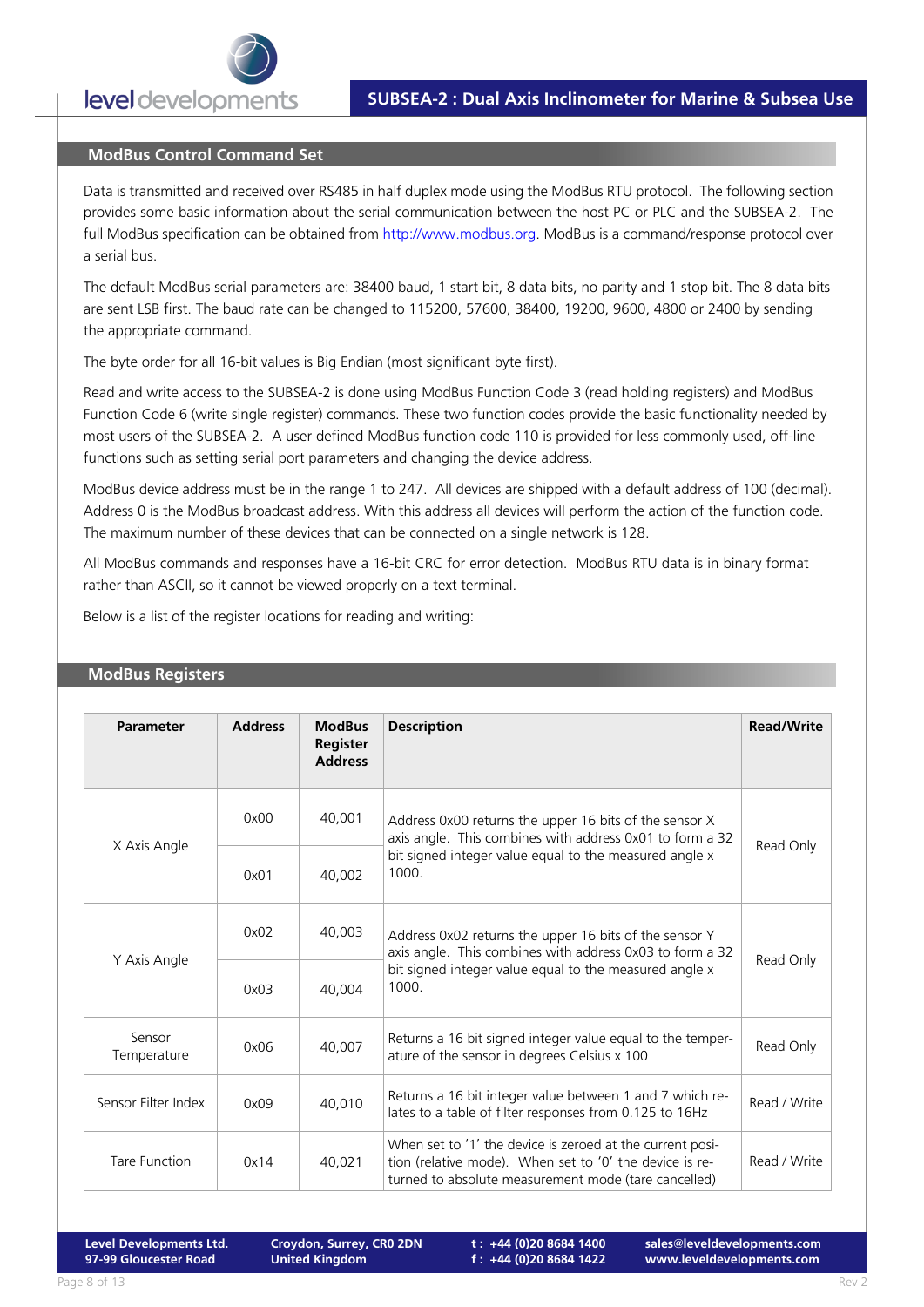

### **Frequency Response Filter Indexes**

The frequency response of the sensor can be changed to any of the response times shown in the table. The filter is a 2nd order Besel low pass filter implemented in a IIR algorithm.



| <b>Filter</b><br><b>Index</b> | Freq.<br>Response<br>(Hz) | Damping<br>Time<br>(ms) |
|-------------------------------|---------------------------|-------------------------|
| 1                             | 0.125                     | 8000                    |
| $\overline{2}$                | 0.25                      | 4000                    |
| 3                             | 0.5                       | 2000                    |
| 4                             | 1                         | 1000                    |
| 5                             | 2                         | 500                     |
| 6                             | 4                         | 250                     |
| 7                             | 8                         | 125                     |
| 8                             | 16                        | 62.5                    |

## **Reading a Holding Register**

The data from the device is stored in holding registers as detailed on page 4. Function code 0x03 is used to read these registers. Below is the command and response message format, including the error response in the even there is an error.

|         | <b>Byte Data</b> | No Of Bytes | <b>Description</b>                         |
|---------|------------------|-------------|--------------------------------------------|
|         | 0x64             |             | Slave address 100                          |
|         | 0x03             |             | Function code for read register            |
| Command | 0x0000           |             | Starting register (0x0000 is X axis angle) |
|         | 0x0002           |             | Number of registers to read                |
|         | 0xCDFE           |             | CRC-16 of all bytes                        |

|          | 0x64   | Slave address 100                    |
|----------|--------|--------------------------------------|
|          | 0x03   | Function code for read register      |
|          | 0x04   | Byte count (2 x number of regsiters) |
| Response | 0x0000 | First and second register data :     |
|          | 0xA69C | $0x0000A69C = 42652$ (decimal)       |
|          | 0xB4FC | CRC-16 of all bytes                  |
|          |        |                                      |
|          |        |                                      |

| Error Response | 0x64   | Slave address 100                                                             |
|----------------|--------|-------------------------------------------------------------------------------|
|                | 0x83   | ModBus error function code                                                    |
|                | 0x01   | Exception Code (0x01 invalid function<br>code, 0x02 invalid register address) |
|                | 0x90EF | CRC-16 of all bytes                                                           |

**Level Developments Ltd. 97-99 Gloucester Road**

**Croydon, Surrey, CR0 2DN United Kingdom**

**t : +44 (0)20 8684 1400 f : +44 (0)20 8684 1422**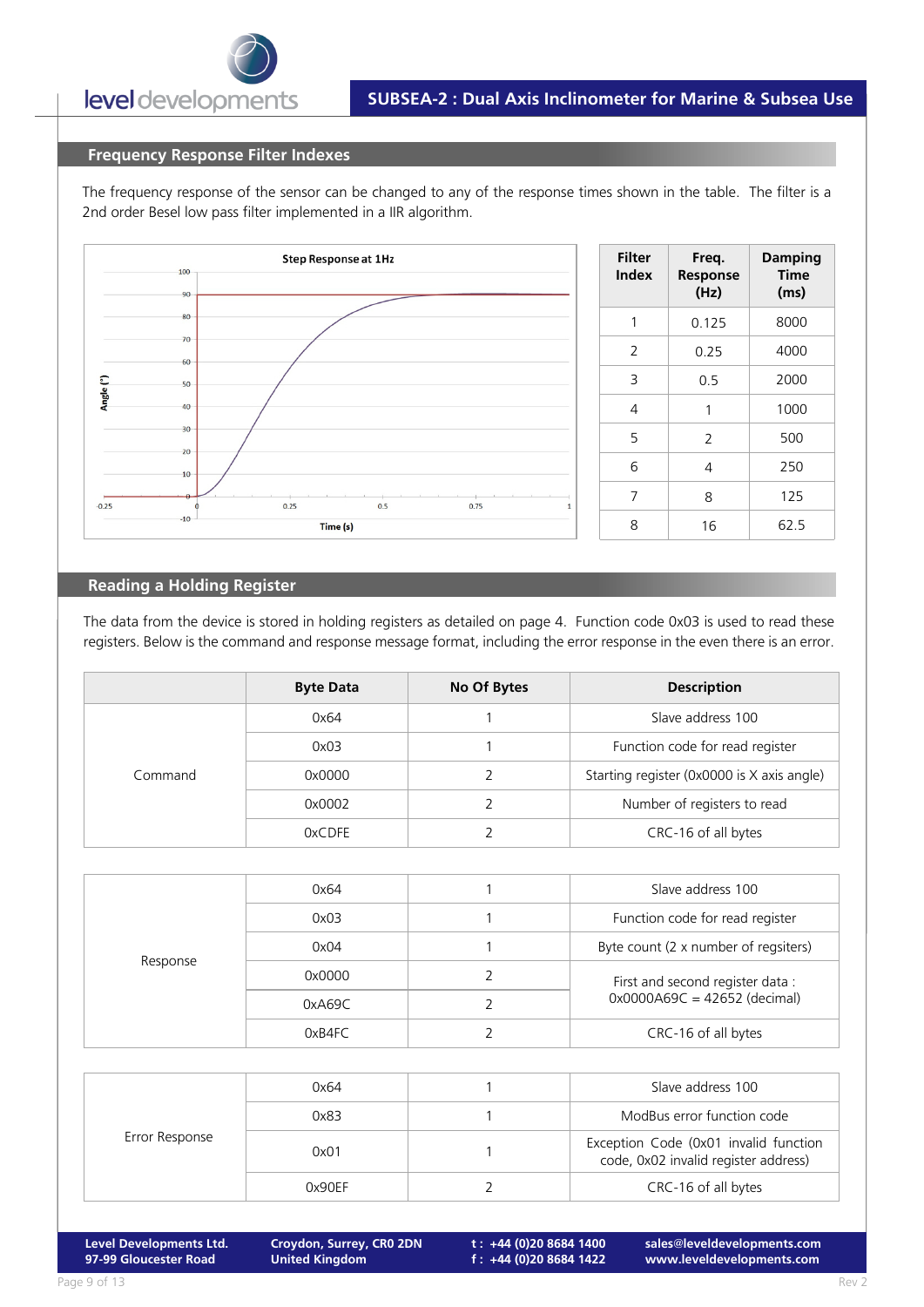

# **Writing to a Holding Register**

Data can be written to some registers, such as the registers that store the filter indexes for each axis frequency response. Function code 0x06 is used to write these registers as detailed below.

|         | <b>Byte Data</b> | No Of Bytes | <b>Description</b>                        |
|---------|------------------|-------------|-------------------------------------------|
|         | 0x64             |             | Slave address 100                         |
|         | 0x06             |             | Function code for write register          |
| Command | 0x0009           |             | Register to write (0x0009 is axis filter) |
|         | 0x0003           |             | Data to write (16 bit). $0x0003 = 0.5$ Hz |
|         | 0x103C           |             | CRC-16 of all bytes                       |

| Response<br>(same as command) | 0x64   | Slave address 100                                 |
|-------------------------------|--------|---------------------------------------------------|
|                               | 0x06   | Function code for write register                  |
|                               | 0x0009 | Register to write (0x0009 is axis filter)         |
|                               | 0x0003 | Data to write $(16 \text{ bit})$ . 0x0003 = 0.5Hz |
|                               | 0x103C | CRC-16 of all bytes                               |

| Error Response | 0x64   | Slave address 100                                                                                             |
|----------------|--------|---------------------------------------------------------------------------------------------------------------|
|                | 0x83   | ModBus error function code                                                                                    |
|                | 0x01   | Exception Code (0x01 invalid function<br>code, 0x02 invalid register address, 0x03<br>parameter out of range) |
|                | 0x90FF | CRC-16 of all bytes                                                                                           |

# **Changing the BAUD Rate**

The BAUD rate of the device can be changed using the special function code 0x6E and special command code 0x8F.

|         | <b>Byte Data</b> | No Of Bytes    | <b>Description</b>             |
|---------|------------------|----------------|--------------------------------|
| Command | 0x64             | 1              | Slave address 100              |
|         | 0x6E             | 1              | Function code - 0x6E           |
|         | 0x8F             | 1              | LD command - $0x8F = set$ baud |
|         | 0x03             |                | $1 = 2400$                     |
|         |                  |                | $2 = 4800$                     |
|         |                  |                | $3 = 9600$                     |
|         |                  |                | $4 = 19200$                    |
|         |                  |                | $5 = 38400$                    |
|         |                  |                | $6 = 57600$                    |
|         |                  |                | $7 = 115200$                   |
|         | 0x5AF8           | $\overline{2}$ | CRC-16 of all bytes            |

**t : +44 (0)20 8684 1400 f : +44 (0)20 8684 1422**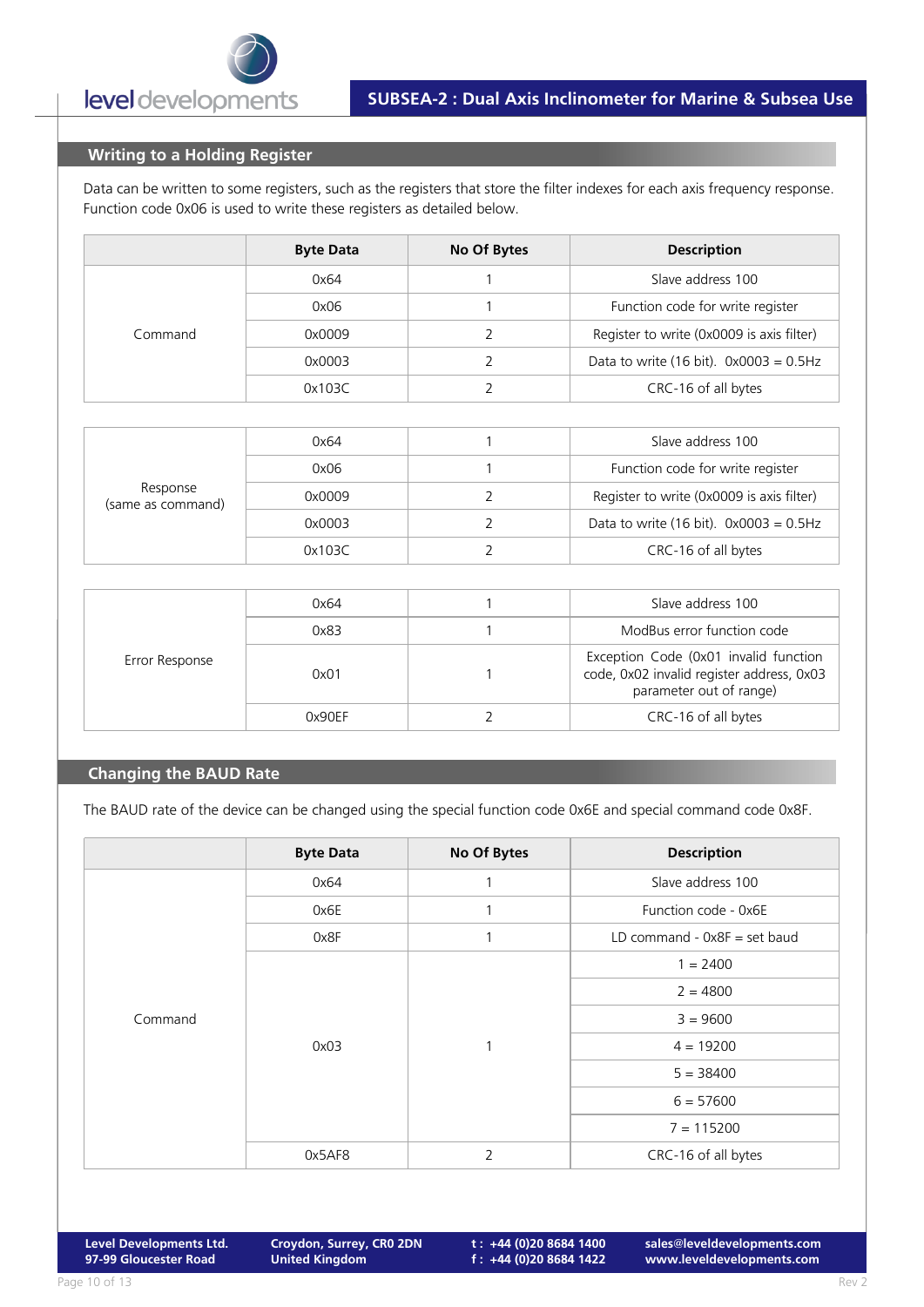

# **Changing the Device Address**

The Address of the device can be changed using the special function code 0x6E and special command code 0x91. The device will reply with the original address in the response, and will change internally after the response has been sent.

|          | <b>Byte Data</b> | No Of Bytes | <b>Description</b>                   |
|----------|------------------|-------------|--------------------------------------|
| Command  | 0x64             |             | Slave address 100                    |
|          | 0x6E             |             | Function code - 0x6e                 |
|          | 0x91             |             | LD command - $0x91$ = change address |
|          | 0x01             |             | New Address $= 1$                    |
|          | 0xD299           | 2           | CRC-16 of all bytes                  |
|          |                  |             |                                      |
| Response | 0x64             |             | Slave address 100                    |
|          | 0x6E             |             | Function code - 0x6e                 |
|          | 0x91             |             | LD command - $0x91$ = change address |
|          | 0x00             |             | $0 =$ success $1 =$ failed           |
|          | 0x1359           | 2           | CRC-16 of all bytes                  |

### **Examples of Reading Angle**

```
Example 1: Read the angle from the sensor X axis with address 100 (0x64):
```

```
Command
```

```
Level Developments Ltd.
                      Croydon, Surrey, CR0 2DN
                                              t : +44 (0)20 8684 1400
address (0x64 = 100 decimal)| function code
| | starting reg. to read (0x0000)
  | | number of reg. to read (0x0002)
| | | |
| | | | CRC-16
| | | | |
64 03 00 00 00 02 cd fe
Response (positive angle)
address (0x64 = 100 decimal)| function code
| | byte count
| | | angle (0x0000a69c = 42652 decimal (42.652 degrees)
| | | | CRC-16
| | | | |
64 03 04 00 00 a6 9c b4 fc
Response (negative angle)
address (0x64 = 100 decimal)
  function code
| | byte count
| | | angle (0xfffda7d7 = -153641 decimal (-153.641 degrees)
| | | | CRC-16
| | | | |
64 03 04 ff fd a7 d7 54 bf
```
**United Kingdom**

**f : +44 (0)20 8684 1422**

**97-99 Gloucester Road**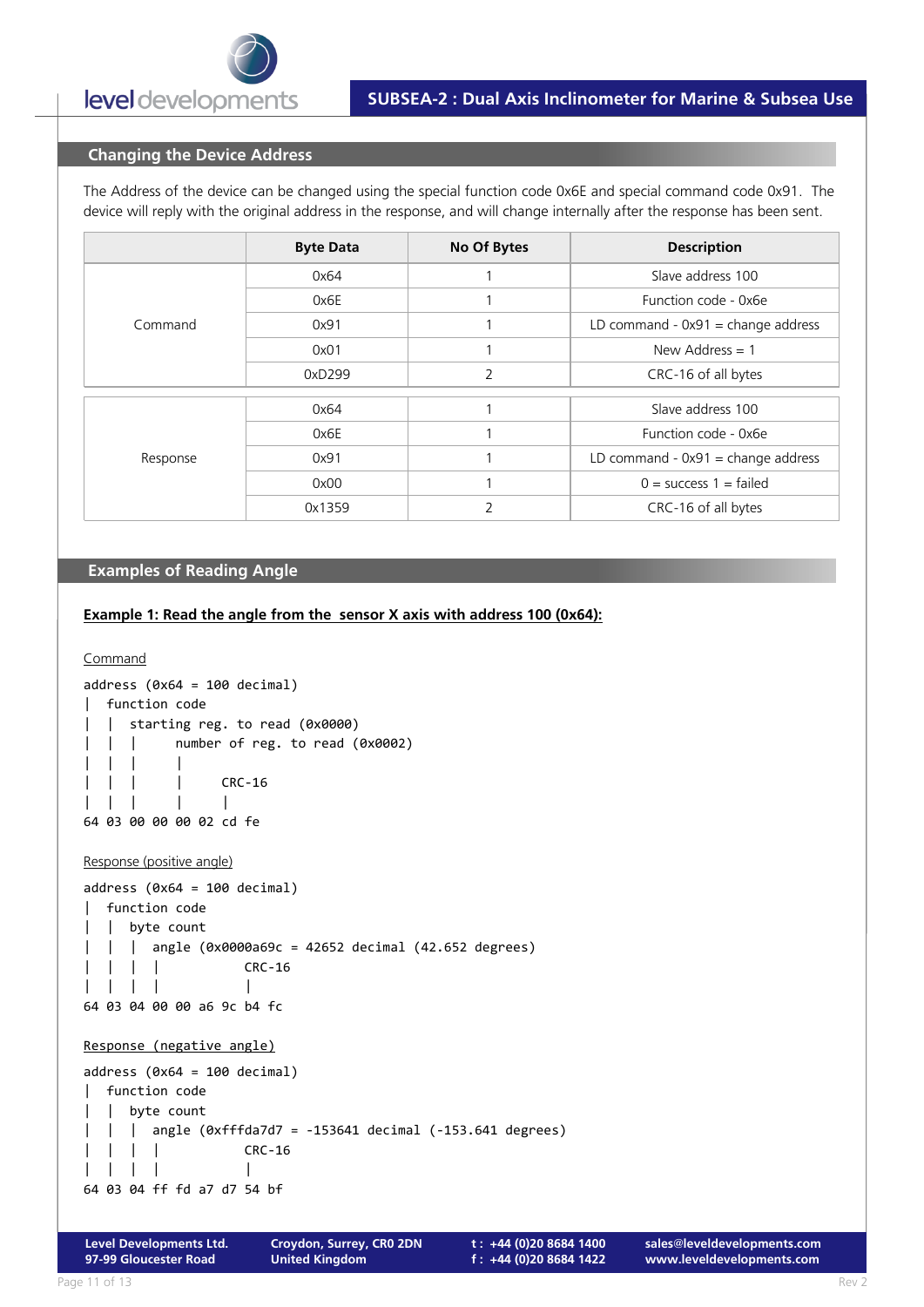

### **Example 2: Read the angle from the Y axis with address 100 (0x64):**

#### **Command**

```
address (0x64 = 100 decimal)| function code
| | starting reg. to read (0x0002)
| | | number of reg. to read (0x0002)
| | | |
| | | | CRC-16
| | | | |
64 03 00 02 00 02 6c 3e
Response (positive angle)
address (0x64 = 100 decimal)| function code
| | byte count
| | | angle (0x00005ba3 = 23459 decimal (23.459 degrees)
| | | | CRC-16
| | | | |
64 03 04 00 00 5b a3 b4 7c
Response (negative angle)
address (0x64 = 100 decimal)| function code
| | byte count
| | | angle (0xffffa54d = -23219 decimal (-23.219 degrees)
| | | | CRC-16
| | | | |
64 03 04 ff ff a5 4d 74 74
```
#### **Example 3: Change the frequency response to 0.5Hz:**

```
Command
address (0x64 = 100 decimal)| function code
| | register to write to (0x0009)
| | | data to write (0x0003 = 0.5Hz)
| | | |
  | | | | CRC-16
| | | | |
64 06 00 09 00 03 10 3c
Response
address (0x64 = 100 decimal)function code
| | register written to (0x0009)
  | | | data written (0x0003 = 0.5Hz)
| | | |
| | | | CRC-16
| | | | |
64 06 00 09 00 03 10 3c
```
**t : +44 (0)20 8684 1400 f : +44 (0)20 8684 1422**